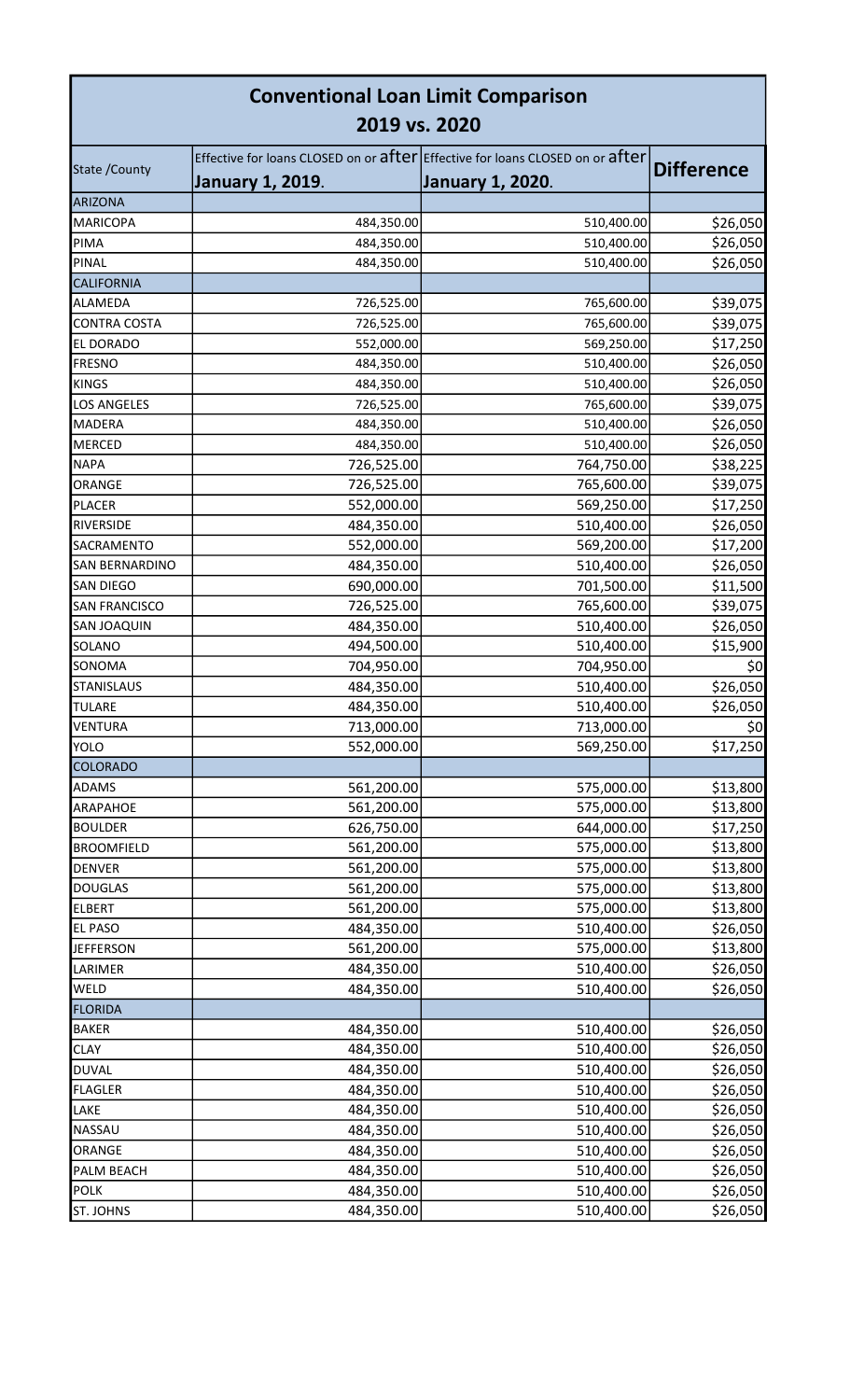| <b>Conventional Loan Limit Comparison</b><br>2019 vs. 2020 |                         |                                                                                                          |                   |  |  |
|------------------------------------------------------------|-------------------------|----------------------------------------------------------------------------------------------------------|-------------------|--|--|
| State / County                                             | <b>January 1, 2019.</b> | Effective for loans CLOSED on or after Effective for loans CLOSED on or after<br><b>January 1, 2020.</b> | <b>Difference</b> |  |  |
| <b>MARYLAND</b>                                            |                         |                                                                                                          |                   |  |  |
| <b>ANNE ARUNDEL</b>                                        | 517,500.00              | 520,950.00                                                                                               | \$3,450           |  |  |
| <b>BALTIMORE</b>                                           | 517,500.00              | 520,950.00                                                                                               | \$3,450           |  |  |
| <b>BALTIMORE CITY</b>                                      | 517,500.00              | 520,950.00                                                                                               | \$3,450           |  |  |
| <b>CALVERT</b>                                             | 726,525.00              | 765,600.00                                                                                               | \$39,075          |  |  |
| <b>CAROLINE</b>                                            | 484,350.00              | 510,400.00                                                                                               | \$26,050          |  |  |
| <b>CARROLL</b>                                             | 517,500.00              | 520,950.00                                                                                               | \$3,450           |  |  |
| <b>CECIL</b>                                               | 484,350.00              | 510,400.00                                                                                               | \$26,050          |  |  |
| <b>CHARLES</b>                                             | 726,525.00              | 765,600.00                                                                                               | \$39,075          |  |  |
| <b>DORCHESTER</b>                                          | 484,350.00              | 510,400.00                                                                                               | \$26,050          |  |  |
| <b>FREDERICK</b>                                           | 726,525.00              | 765,600.00                                                                                               | \$39,075          |  |  |
| <b>HARFORD</b>                                             | 517,500.00              | 520,950.00                                                                                               | \$3,450           |  |  |
| <b>HOWARD</b>                                              | 517,500.00              | 520,950.00                                                                                               | \$3,450           |  |  |
| <b>KENT</b>                                                | 484,350.00              | 510,400.00                                                                                               | \$26,050          |  |  |
| <b>MONTGOMERY</b>                                          | 726,525.00              | 765,600.00                                                                                               | \$39,075          |  |  |
| PRINCE GEORGE'S                                            | 726,525.00              | 765,600.00                                                                                               | \$39,075          |  |  |
| <b>QUEEN ANNE'S</b>                                        | 517,500.00              | 520,950.00                                                                                               | \$3,450           |  |  |
| ST. MARY'S                                                 | 484,350.00              | 510,400.00                                                                                               | \$26,050          |  |  |
| <b>TALBOT</b>                                              | 484,350.00              | 510,400.00                                                                                               | \$26,050          |  |  |
| <b>WASHINGTON</b>                                          | 484,350.00              | 510,400.00                                                                                               | \$26,050          |  |  |
| <b>NEVADA</b>                                              |                         |                                                                                                          |                   |  |  |
| <b>CLARK</b>                                               | 484,350.00              | 510,400.00                                                                                               | \$26,050          |  |  |
| OREGON                                                     |                         |                                                                                                          |                   |  |  |
| <b>CLACKAMAS</b>                                           | 484,350.00              | 510,400.00                                                                                               | \$26,050          |  |  |
| <b>COLUMBIA</b>                                            | 484,350.00              | 510,400.00                                                                                               | \$26,050          |  |  |
| <b>WASHINGTON</b>                                          | 484,350.00              | 510,400.00                                                                                               | \$26,050          |  |  |
| <b>UTAH</b>                                                |                         |                                                                                                          |                   |  |  |
| <b>DAVIS</b>                                               | 484,350.00              | 646,300.00                                                                                               | \$161,950         |  |  |
| <b>MORGAN</b>                                              | 484,350.00              | 646,300.00                                                                                               | \$161,950         |  |  |
| <b>SALT LAKE</b>                                           | 600,300.00              | 600,300.00                                                                                               | \$0               |  |  |
| SANPETE                                                    | 484,350.00              | 510,400.00                                                                                               | \$26,050          |  |  |
| <b>SUMMIT</b>                                              | 726,525.00              | 762,450.00                                                                                               | \$35,925          |  |  |
| <b>TOOELE</b>                                              | 600,300.00              | 600,300.00                                                                                               | \$0               |  |  |
| <b>UINTAH</b>                                              | 484,350.00              | 510,400.00                                                                                               | \$26,050          |  |  |
| <b>UTAH</b>                                                | 484,350.00              | 510,400.00                                                                                               | \$26,050          |  |  |
| <b>WASATCH</b>                                             | 484,350.00              | 762,450.00                                                                                               | \$278,100         |  |  |
| WEBER                                                      | 484,350.00              | 646,300.00                                                                                               | \$161,950         |  |  |